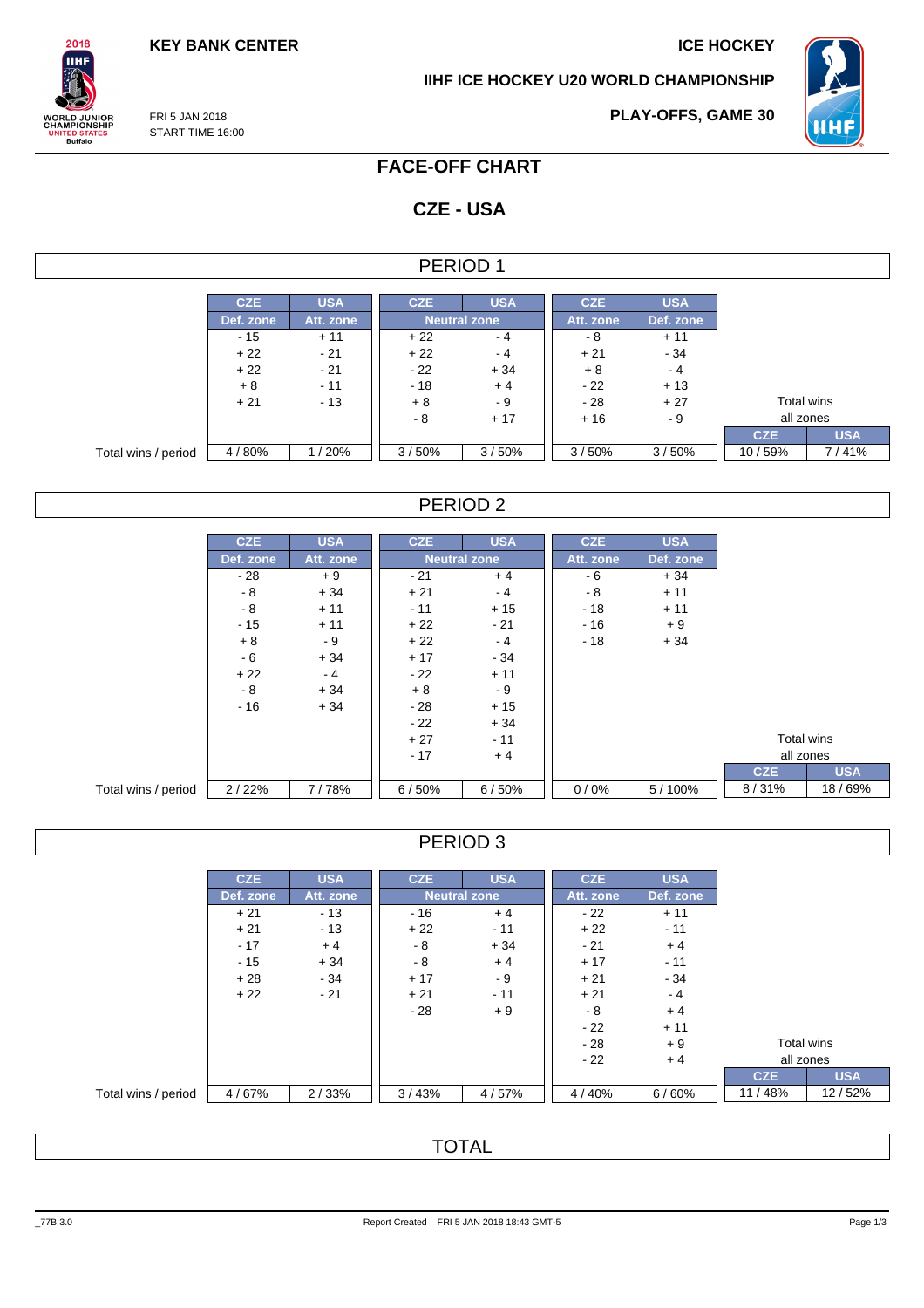## **KEY BANK CENTER ICE HOCKEY**

**PLAY-OFFS, GAME 30**

**IIHF ICE HOCKEY U20 WORLD CHAMPIONSHIP**



FRI 5 JAN 2018 **ORLD JUNIOR**<br>HAMPIONSHIP START TIME 16:00

 $2018$ **IIHF** 

| IED SIMIES<br>Buffalo | <b>OIARI IIIVIE 10.UU</b> |           |           |                     |        |                 |            |            |            |  |  |  |
|-----------------------|---------------------------|-----------|-----------|---------------------|--------|-----------------|------------|------------|------------|--|--|--|
|                       |                           | CZE       | USA       | <b>CZE</b>          | USA    | <b>CZE</b>      | <b>USA</b> | Total wins |            |  |  |  |
|                       |                           | Def. zone | Att. zone | <b>Neutral zone</b> |        | Att. zone       | Def. zone  | all zones  |            |  |  |  |
|                       |                           |           |           |                     |        |                 | <b>CZE</b> | USA        |            |  |  |  |
|                       | Total wins / game         | 10/50%    | 10/50%    | 12/48%              | 13/52% | $^{\prime}$ 33% | 14/67%     | 29/44%     | 56%<br>27, |  |  |  |